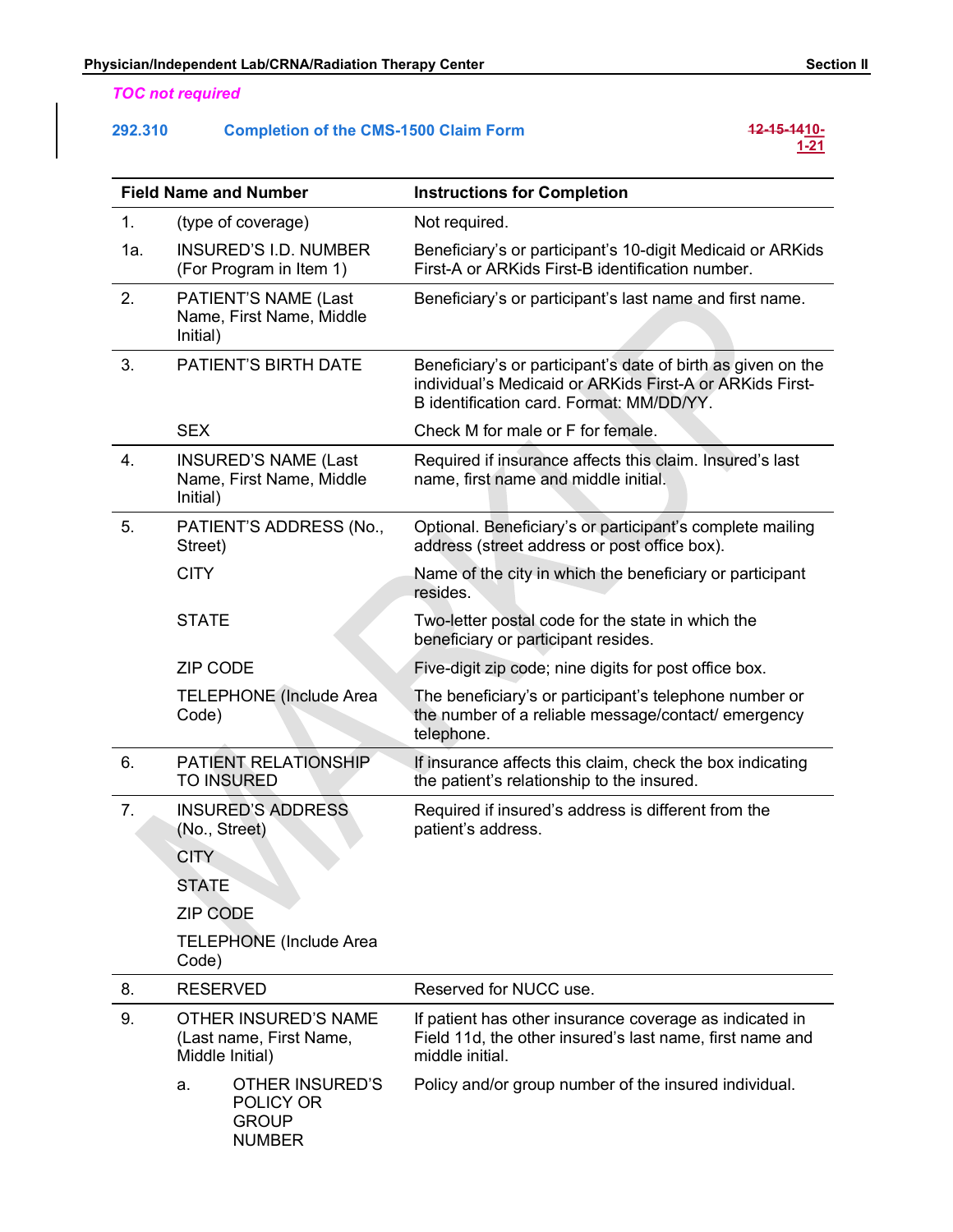|     | Physician/Independent Lab/CRNA/Radiation Therapy Center | <b>Field Name and Number</b>                                             | <b>Section II</b><br><b>Instructions for Completion</b>                                                                                                                                                                                                                                                                                                                                                         |
|-----|---------------------------------------------------------|--------------------------------------------------------------------------|-----------------------------------------------------------------------------------------------------------------------------------------------------------------------------------------------------------------------------------------------------------------------------------------------------------------------------------------------------------------------------------------------------------------|
|     |                                                         |                                                                          |                                                                                                                                                                                                                                                                                                                                                                                                                 |
|     | b.                                                      | <b>RESERVED</b><br><b>SEX</b>                                            | Reserved for NUCC use.<br>Not required.                                                                                                                                                                                                                                                                                                                                                                         |
|     | C.                                                      | <b>RESERVED</b>                                                          | Reserved for NUCC use.                                                                                                                                                                                                                                                                                                                                                                                          |
|     | d.                                                      | <b>INSURANCE PLAN</b><br><b>NAME OR</b><br><b>PROGRAM</b><br><b>NAME</b> | Name of the insurance company.                                                                                                                                                                                                                                                                                                                                                                                  |
| 10. |                                                         | IS PATIENT'S CONDITION<br><b>RELATED TO:</b>                             |                                                                                                                                                                                                                                                                                                                                                                                                                 |
|     | а.                                                      | <b>EMPLOYMENT?</b><br>(Current or<br>Previous)                           | Check YES or NO.                                                                                                                                                                                                                                                                                                                                                                                                |
|     | b.                                                      | <b>AUTO ACCIDENT?</b>                                                    | Required when an auto accident is related to the<br>services. Check YES or NO.                                                                                                                                                                                                                                                                                                                                  |
|     |                                                         | PLACE (State)                                                            | If 10b is YES, the two-letter postal abbreviation for the<br>state in which the automobile accident took place.                                                                                                                                                                                                                                                                                                 |
|     | C.                                                      | <b>OTHER</b><br><b>ACCIDENT?</b>                                         | Required when an accident other than automobile is<br>related to the services. Check YES or NO.                                                                                                                                                                                                                                                                                                                 |
|     | d.                                                      | <b>CLAIM CODES</b>                                                       | The "Claim Codes" identify additional information about<br>the beneficiary's condition or the claim. When<br>applicable, use the Claim Code to report appropriate<br>claim codes as designated by the NUCC. When required<br>to provide the subset of Condition Codes, enter the<br>condition code in this field. The subset of approved<br>Condition Codes is found at <b>www.nucc.org</b> under Code<br>Sets. |
| 11. | <b>NUMBER</b>                                           | <b>INSURED'S POLICY</b><br><b>GROUP OR FECA</b>                          | Not required when Medicaid is the only payer.                                                                                                                                                                                                                                                                                                                                                                   |
|     | a.                                                      | <b>INSURED'S DATE</b><br>OF BIRTH                                        | Not required.                                                                                                                                                                                                                                                                                                                                                                                                   |
|     |                                                         | <b>SEX</b>                                                               | Not required.                                                                                                                                                                                                                                                                                                                                                                                                   |
|     | b.                                                      | OTHER CLAIM ID<br><b>NUMBER</b>                                          | Not required.                                                                                                                                                                                                                                                                                                                                                                                                   |
|     | C.                                                      | <b>INSURANCE PLAN</b><br><b>NAME OR</b><br>PROGRAM NAME                  | Not required.                                                                                                                                                                                                                                                                                                                                                                                                   |
|     | d.                                                      | <b>IS THERE</b><br><b>ANOTHER HEALTH</b><br><b>BENEFIT PLAN?</b>         | When private or other insurance may or will cover any of<br>the services, check YES and complete items 9, 9a and<br>9d. Only one box can be marked.                                                                                                                                                                                                                                                             |
| 12. |                                                         | PATIENT'S OR<br><b>AUTHORIZED PERSON'S</b><br><b>SIGNATURE</b>           | Enter "Signature on File," "SOF" or legal signature.                                                                                                                                                                                                                                                                                                                                                            |
| 13. |                                                         | <b>INSURED'S OR</b><br><b>AUTHORIZED PERSON'S</b><br><b>SIGNATURE</b>    | Enter "Signature on File," "SOF" or legal signature.                                                                                                                                                                                                                                                                                                                                                            |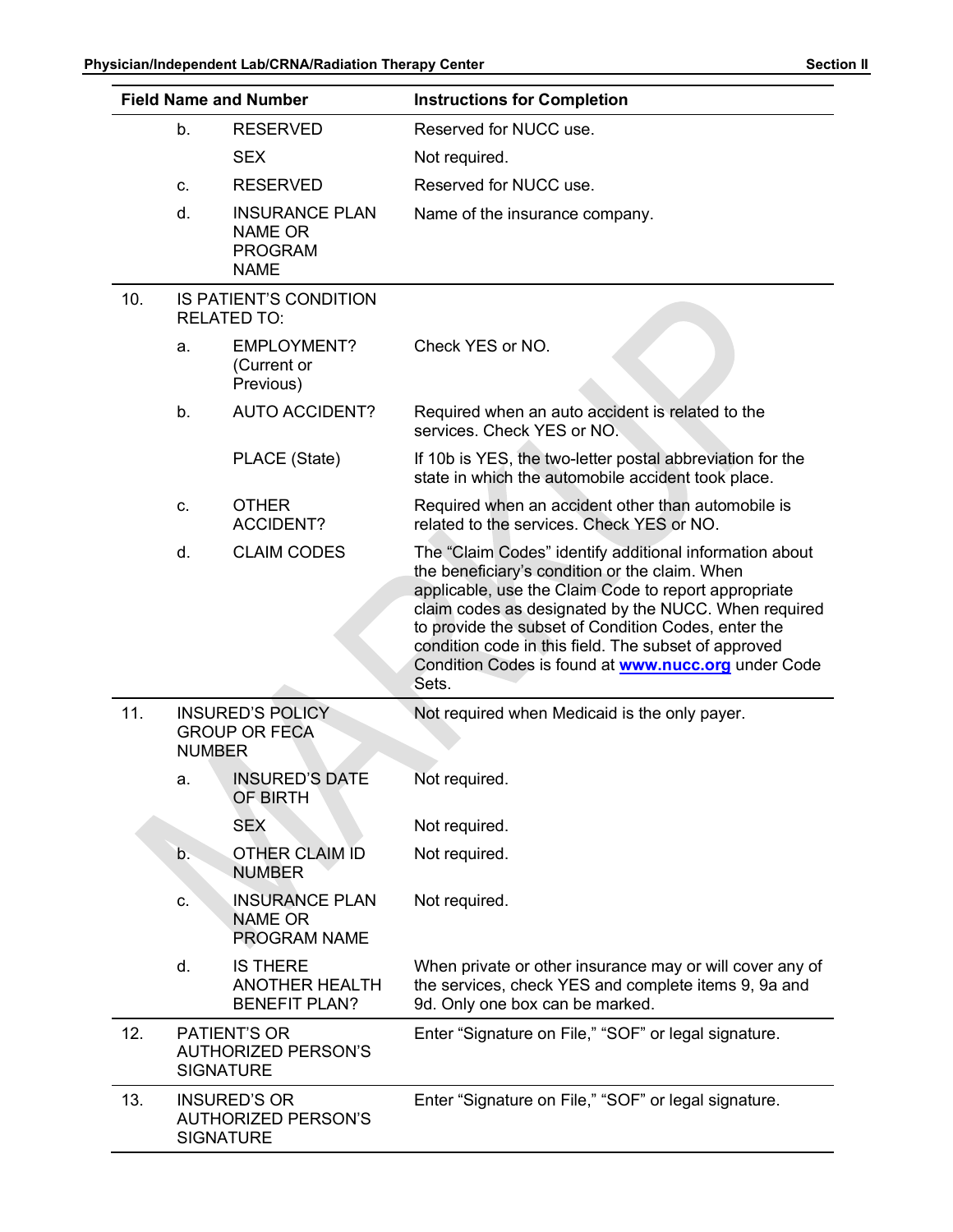|     | Physician/Independent Lab/CRNA/Radiation Therapy Center<br><b>Field Name and Number</b>                    | <b>Section II</b><br><b>Instructions for Completion</b>                                                                                                                                                                        |
|-----|------------------------------------------------------------------------------------------------------------|--------------------------------------------------------------------------------------------------------------------------------------------------------------------------------------------------------------------------------|
| 14. | DATE OF CURRENT:<br>ILLNESS (First symptom)<br><b>OR</b><br><b>INJURY (Accident) OR</b><br>PREGNANCY (LMP) | Required when services furnished are related to an<br>accident, whether the accident is recent or in the past.<br>Date of the accident.                                                                                        |
|     |                                                                                                            | Enter the qualifier to the right of the vertical dotted line.<br>Use Qualifier 431 Onset of Current Symptoms or Illness;<br>484 Last Menstrual Period.                                                                         |
| 15. | <b>OTHER DATE</b>                                                                                          | Enter another date related to the beneficiary's condition<br>or treatment. Enter the qualifier between the left-hand<br>set of vertical, dotted lines.                                                                         |
|     |                                                                                                            | The "Other Date" identifies additional date information<br>about the beneficiary's condition or treatment. Use<br>qualifiers:                                                                                                  |
|     |                                                                                                            | 454 Initial Treatment                                                                                                                                                                                                          |
|     |                                                                                                            | 304 Latest Visit or Consultation                                                                                                                                                                                               |
|     |                                                                                                            | 453 Acute Manifestation of a Chronic Condition                                                                                                                                                                                 |
|     |                                                                                                            | 439 Accident                                                                                                                                                                                                                   |
|     |                                                                                                            | 455 Last X-Ray                                                                                                                                                                                                                 |
|     |                                                                                                            | 471 Prescription                                                                                                                                                                                                               |
|     |                                                                                                            | 090 Report Start (Assumed Care Date)                                                                                                                                                                                           |
|     |                                                                                                            | 091 Report End (Relinquished Care Date)                                                                                                                                                                                        |
|     |                                                                                                            | 444 First Visit or Consultation                                                                                                                                                                                                |
| 16. | DATES PATIENT UNABLE<br>TO WORK IN CURRENT<br><b>OCCUPATION</b>                                            | Not required.                                                                                                                                                                                                                  |
|     | 17. NAME OF REFERRING<br>PROVIDER OR OTHER<br><b>SOURCE</b>                                                | Primary Care Physician (PCP) referral is required for<br>most Physician/Independent Lab/CRNA/Radiation<br>Therapy Center services provided by non-PCPs. Enter<br>the referring physician's name and title.                     |
|     | 17a. (blank)                                                                                               | Not required.                                                                                                                                                                                                                  |
|     | <b>17b. NPI</b>                                                                                            | Enter NPI of the referring physician.                                                                                                                                                                                          |
|     | 18. HOSPITALIZATION DATES<br><b>RELATED TO CURRENT</b><br><b>SERVICES</b>                                  | When the serving/billing provider's services charged on<br>this claim are related to a beneficiary's or participant's<br>inpatient hospitalization, enter the individual's admission<br>and discharge dates. Format: MM/DD/YY. |
| 19. | <b>ADDITIONAL CLAIM</b><br><b>INFORMATION</b>                                                              | Identifies additional information about the beneficiary's<br>condition or the claim. Enter the appropriate qualifiers<br>describing the identifier. See <b>www.nucc.org</b> for<br>qualifiers.                                 |
| 20. | <b>OUTSIDE LAB?</b>                                                                                        | Not required.                                                                                                                                                                                                                  |
|     | \$ CHARGES                                                                                                 | Not required.                                                                                                                                                                                                                  |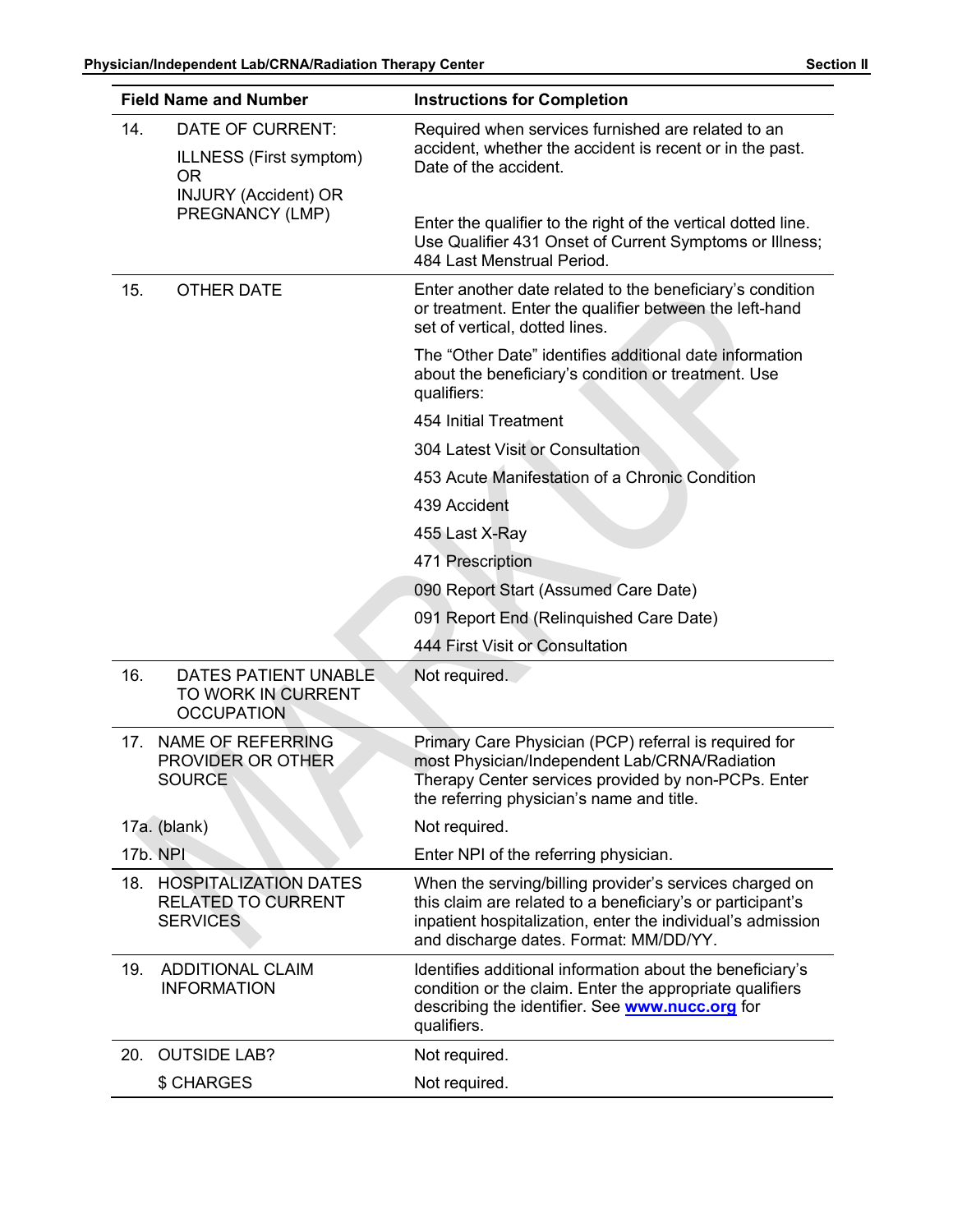|      | <b>Field Name and Number</b>                         | Physician/Independent Lab/CRNA/Radiation Therapy Center<br><b>Section II</b><br><b>Instructions for Completion</b>                                                                                                                                                                                                                           |  |
|------|------------------------------------------------------|----------------------------------------------------------------------------------------------------------------------------------------------------------------------------------------------------------------------------------------------------------------------------------------------------------------------------------------------|--|
| 21.  | DIAGNOSIS OR NATURE OF<br><b>ILLNESS OR INJURY</b>   | Enter the applicable ICD indicator to identify which<br>version of ICD codes is being reported.                                                                                                                                                                                                                                              |  |
|      |                                                      | Use "9" for ICD-9-CM                                                                                                                                                                                                                                                                                                                         |  |
|      |                                                      | Use "0" for ICD-10-CM.                                                                                                                                                                                                                                                                                                                       |  |
|      |                                                      | Enter the indicator between the vertical, dotted lines in<br>the upper right-hand portion of the field.                                                                                                                                                                                                                                      |  |
|      |                                                      | Diagnosis code for the primary medical condition for<br>which services are being billed. Use the appropriate<br>version of the International Classification of Diseases.<br>List no more than 12 ICD diagnosis codes. Relate lines<br>A-L to the lines of service in 24E by the letter of the line.<br>Use the highest level of specificity. |  |
|      | 22. RESUBMISSION CODE                                | Reserved for future use.                                                                                                                                                                                                                                                                                                                     |  |
|      | ORIGINAL REF. NO.                                    | Any data or other information listed in this field does<br>not/will not adjust, void or otherwise modify any previous<br>payment or denial of a claim. Claim payment<br>adjustments, voids and refunds must follow previously<br>established processes in policy.                                                                            |  |
|      | 23. PRIOR AUTHORIZATION<br><b>NUMBER</b>             | The prior authorization or benefit extension control<br>number if applicable.                                                                                                                                                                                                                                                                |  |
| 24A. | DATE(S) OF SERVICE                                   | The "from" and "to" dates of service for each billed<br>service. Format: MM/DD/YY.                                                                                                                                                                                                                                                           |  |
|      |                                                      | 1. On a single claim detail (one charge on one line), bill<br>only for services provided within a single calendar<br>month.                                                                                                                                                                                                                  |  |
|      |                                                      | 2. Providers may bill on the same claim detail for two or<br>more sequential dates of service within the same<br>calendar month when the provider furnished equal<br>amounts of the service on each day of the date<br>sequence.                                                                                                             |  |
|      | B.<br>PLACE OF SERVICE                               | Two-digit national standard place of service code. See<br>Section 292.200 for codes.                                                                                                                                                                                                                                                         |  |
|      | C <sub>1</sub><br><b>EMG</b>                         | Check "Yes" or leave blank if "No." EMG identifies if the<br>service was an emergency.                                                                                                                                                                                                                                                       |  |
|      | PROCEDURES,<br>D.<br>SERVICES, OR<br><b>SUPPLIES</b> |                                                                                                                                                                                                                                                                                                                                              |  |
|      | <b>CPT/HCPCS</b>                                     | One CPT or HCPCS procedure code for each detail.                                                                                                                                                                                                                                                                                             |  |
|      | <b>MODIFIER</b>                                      | Modifier(s) if applicable.<br>For anesthesia, when billed with modifier(s) P1, P2, P3,<br>P4, or P5, hours and minutes must be entered in the<br>shaded portion of that detail in field 24D.                                                                                                                                                 |  |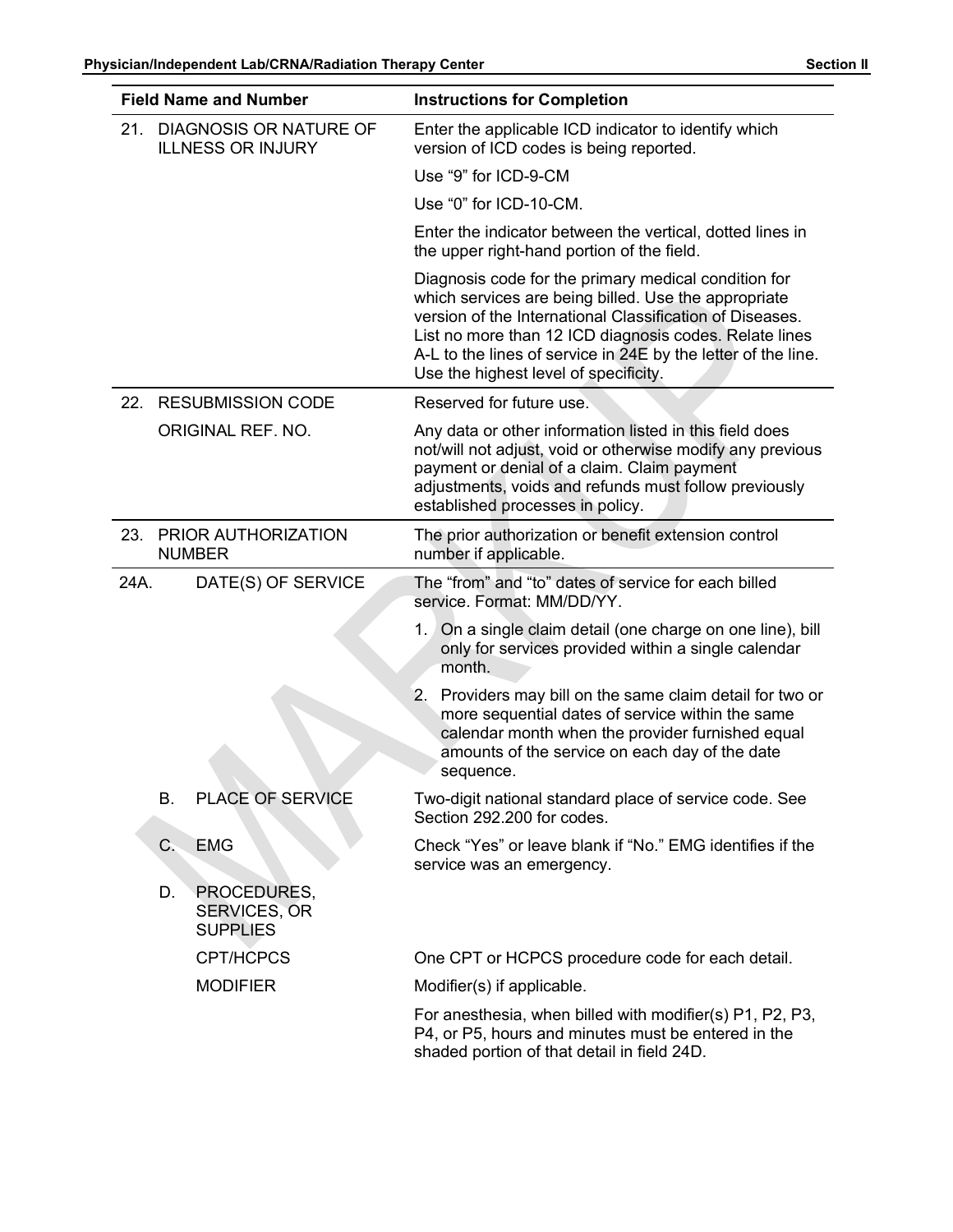|     |    | Physician/Independent Lab/CRNA/Radiation Therapy Center | <b>Section II</b>                                                                                                                                                                                                                                                                                                                                                                                                                                                                                                                                       |  |  |
|-----|----|---------------------------------------------------------|---------------------------------------------------------------------------------------------------------------------------------------------------------------------------------------------------------------------------------------------------------------------------------------------------------------------------------------------------------------------------------------------------------------------------------------------------------------------------------------------------------------------------------------------------------|--|--|
|     |    | <b>Field Name and Number</b>                            | <b>Instructions for Completion</b>                                                                                                                                                                                                                                                                                                                                                                                                                                                                                                                      |  |  |
|     | Ε. | <b>DIAGNOSIS POINTER</b>                                | Enter the diagnosis code reference letter (pointer) as<br>shown in Item Number 21 to relate to the date of service<br>and the procedures performed to the primary diagnosis.<br>When multiple services are performed, the primary<br>reference letter for each service should be listed first;<br>other applicable services should follow. The reference<br>letter(s) should be A-L or multiple letters as applicable.<br>The "Diagnosis Pointer" is the line letter from Item<br>Number 21 that relates to the reason the service(s) was<br>performed. |  |  |
|     | F. | \$ CHARGES                                              | The full charge for the service(s) totaled in the detail.<br>This charge must be the usual charge to any client,<br>patient, or other beneficiary of the provider's services.                                                                                                                                                                                                                                                                                                                                                                           |  |  |
|     | G. | <b>DAYS OR UNITS</b>                                    | For paper claims, including Anesthesia on paper claims,<br>enter <sub>T</sub> the units (in whole numbers) of service(s)<br>provided during the period indicated in Field 24A of the<br>detail.<br>For electronic claims submission, for Anesthesia                                                                                                                                                                                                                                                                                                     |  |  |
|     | Η. | <b>EPSDT/Family Plan</b>                                | services, enter total minutes.<br>Enter E if the services resulted from a Child Health<br>Services (EPSDT) screening/referral.                                                                                                                                                                                                                                                                                                                                                                                                                          |  |  |
|     | Ι. | <b>ID QUAL</b>                                          | Not required.                                                                                                                                                                                                                                                                                                                                                                                                                                                                                                                                           |  |  |
|     | J. | <b>RENDERING PROVIDER</b><br>ID#                        | Enter the 9-digit Arkansas Medicaid provider ID number<br>of the individual who furnished the services billed for in<br>the detail or                                                                                                                                                                                                                                                                                                                                                                                                                   |  |  |
|     |    | <b>NPI</b>                                              | Enter NPI of the individual who furnished the services<br>billed for in the detail.                                                                                                                                                                                                                                                                                                                                                                                                                                                                     |  |  |
|     |    | 25. FEDERAL TAX I.D. NUMBER                             | Not required. This information is carried in the provider's<br>Medicaid file. If it changes, please contact Provider<br>Enrollment.                                                                                                                                                                                                                                                                                                                                                                                                                     |  |  |
|     |    | 26. PATIENT'S ACCOUNT NO.                               | Optional entry that may be used for accounting<br>purposes; use up to 16 numeric or alphabetic<br>characters. This number appears on the Remittance<br>Advice as "MRN."                                                                                                                                                                                                                                                                                                                                                                                 |  |  |
| 27. |    | <b>ACCEPT ASSIGNMENT?</b>                               | Not required. Assignment is automatically accepted by<br>the provider when billing Medicaid.                                                                                                                                                                                                                                                                                                                                                                                                                                                            |  |  |
| 28. |    | <b>TOTAL CHARGE</b>                                     | Total of Column 24F-the sum all charges on the claim.                                                                                                                                                                                                                                                                                                                                                                                                                                                                                                   |  |  |
|     |    | 29. AMOUNT PAID                                         | Enter the total of payments previously received on this<br>claim. Do not include amounts previously paid by<br>Medicaid. * Do not include in this total the automatically<br>deducted Medicaid or ARKids First-B co-payments.                                                                                                                                                                                                                                                                                                                           |  |  |
|     |    | 30. RESERVED                                            | Reserved for NUCC use.                                                                                                                                                                                                                                                                                                                                                                                                                                                                                                                                  |  |  |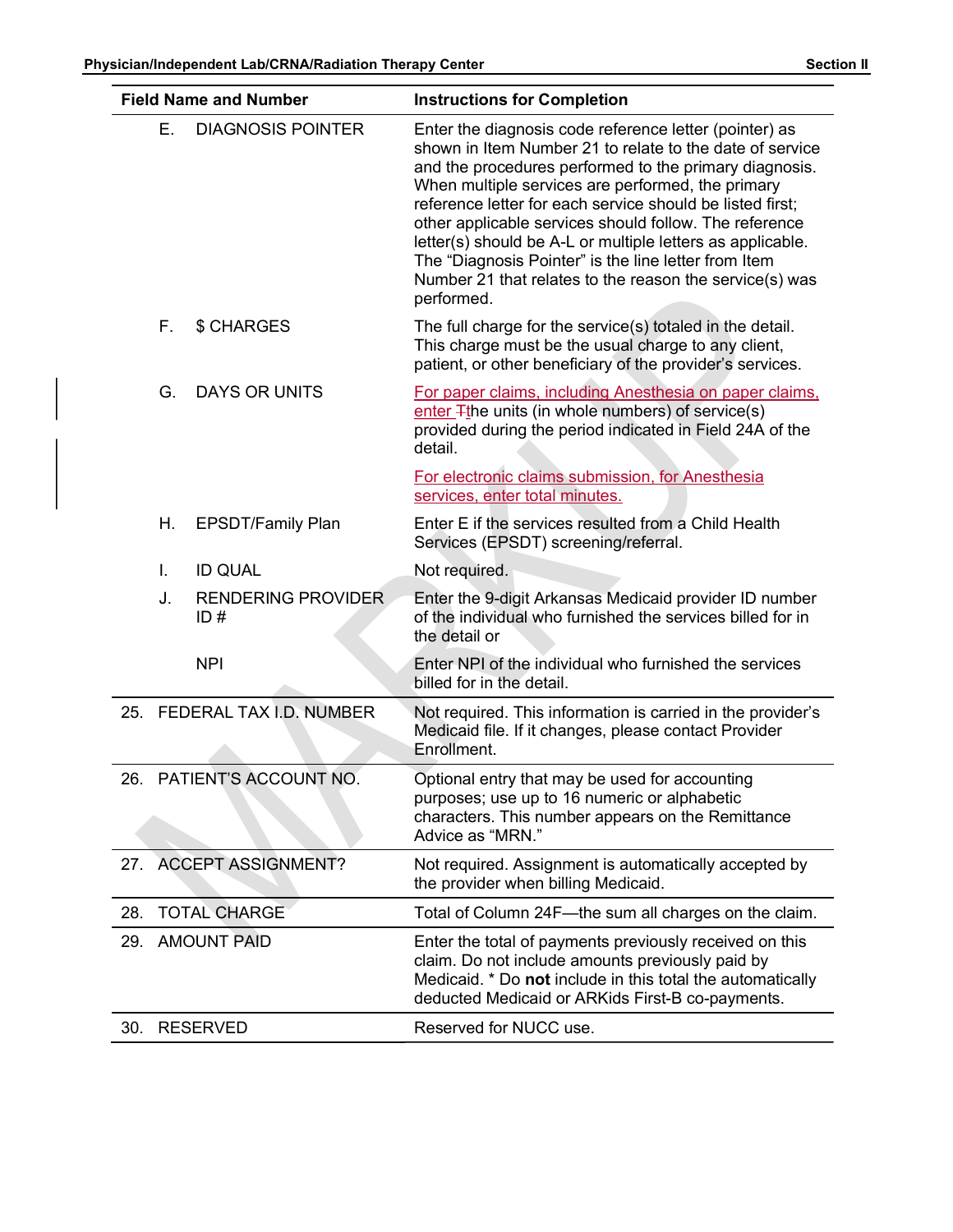

Reimbursement for use and administration of local or topical anesthesia is included in the primary surgeon's reimbursement for the surgery that requires such anesthesia. No modifiers or time may be billed with these procedures.

A. Electronic Claims

For electronic claims for Anesthesia services (procedure codes 00100 through 01999), total minutes should be billed in the units field.Electronic claims submission may be used unless attachments are required.

B. Paper Claims

If paper billing is required, enter the procedure code, time, and units as shown in Section 292.447. Enter again the number of units (each fifteen (15) minutes of anesthesia equals one (1) time unit) in Field 24G. (See cutaway section of a completed claim in Section 292.447.)

C. The following CPT procedure codes require attachments or documentationfor hysterectomies and abortions must be billed on CMS-1500 paper claims because they require attachments or documentation.

| Procedure |                    |                               |
|-----------|--------------------|-------------------------------|
| Code      | <b>Description</b> | <b>Documentation Required</b> |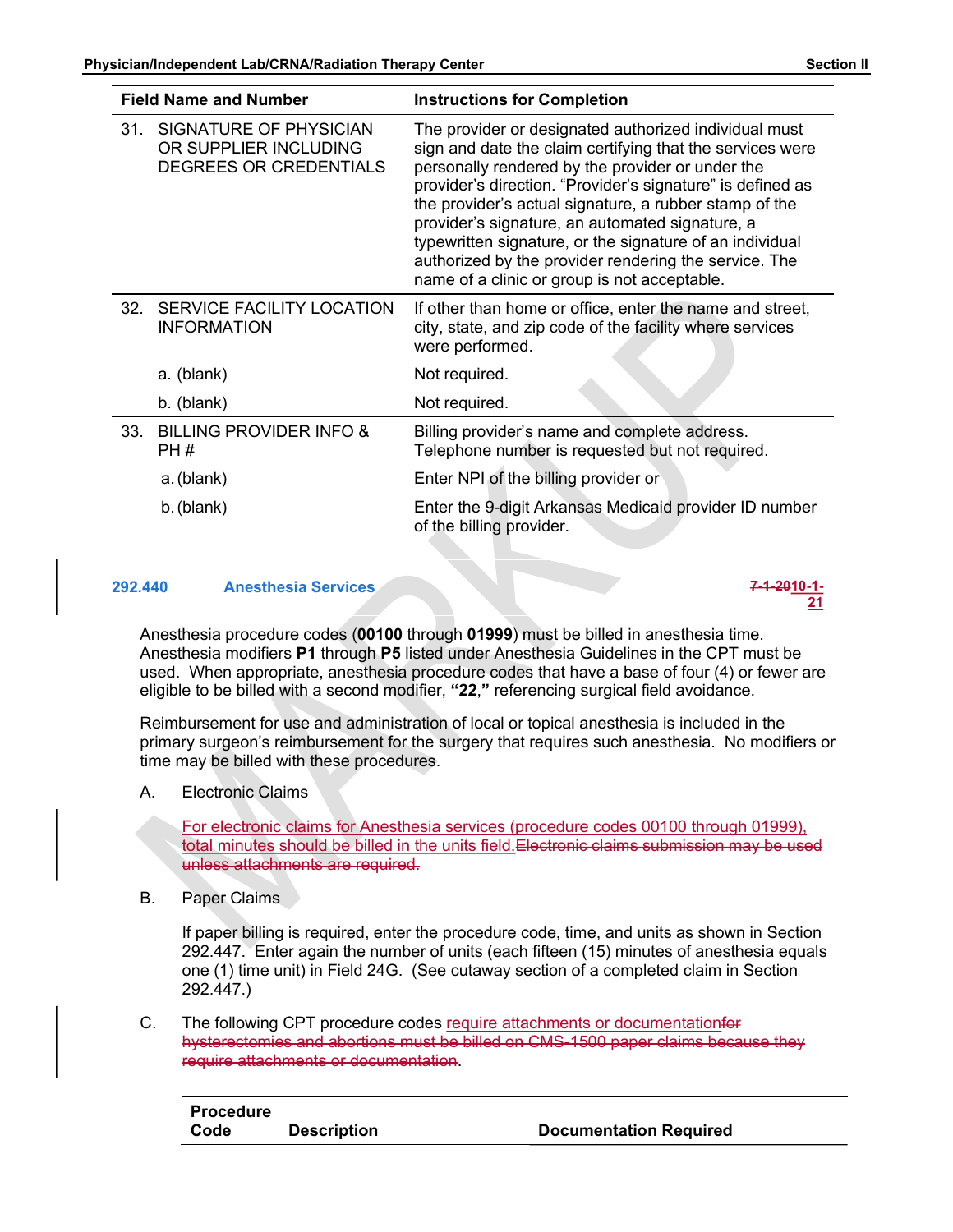| <b>Procedure</b>                      |                                                                                                                                   | <b>Section II</b>                                                                                                                                                                                                                   |  |
|---------------------------------------|-----------------------------------------------------------------------------------------------------------------------------------|-------------------------------------------------------------------------------------------------------------------------------------------------------------------------------------------------------------------------------------|--|
| Code                                  | <b>Description</b>                                                                                                                | <b>Documentation Required</b>                                                                                                                                                                                                       |  |
| 00800                                 | Anesthesia for procedures on<br>lower anterior abdominal wall;<br>not otherwise specified                                         | Operative ReportOn females only,<br>required to name each procedure done<br>by surgeon in "Procedures, Services, or<br>Supplies" column.<br>Example-<br>1. colon resection<br>2. lysis of adhesions<br>3. appendectomy              |  |
| 00840                                 | Anesthesia for intraperitoneal<br>procedures in lower abdomen,<br>including laparoscopy; not<br>otherwise specified               | Operative ReportOn females only,<br>required to name each procedure done<br>by surgeon in "Procedures, Services, or<br>Supplies" column. This code may not be<br>used to bill Arkansas Medicaid for any<br>hysterectomy anesthesia. |  |
| 00840<br><b>Modifier UI</b>           | <b>Anesthesia for Abdominal</b><br><b>Hysterectomy</b>                                                                            | <b>Operative Report</b><br><b>Acknowledgement of Hysterectomy</b><br>Information (DMS-2606)<br><b>View or print form DMS-2606 and</b><br>instructions for completion.                                                               |  |
| 00840<br><b>Modifier</b><br>$U2$      | <b>Anesthesia for Laparoscopic</b><br><b>Hysterectomy</b>                                                                         | <b>Operative Report</b><br><b>Acknowledgement of Hysterectomy</b><br>Information (DMS-2606)<br>View or print form DMS-2606 and<br>instructions for completion.                                                                      |  |
| 00840<br><b>Modifier</b><br><u>U3</u> | <b>Anesthesia for Supra-cervical</b><br><b>Hysterectomy, any method</b>                                                           | <b>Operative Report</b><br><b>Acknowledgement of Hysterectomy</b><br>Information (DMS-2606)<br>View or print form DMS-2606 and<br>instructions for completion.                                                                      |  |
| 00846                                 | Radical hysterectomy                                                                                                              | Acknowledgement of Hysterectomy<br>Information (DMS-2606)<br><b>View or print form DMS-2606 and</b><br>instructions for completion.                                                                                                 |  |
| 00848                                 | Pelvic exenteration                                                                                                               | <b>Operative Report</b>                                                                                                                                                                                                             |  |
|                                       |                                                                                                                                   | <b>Acknowledgement of Hysterectomy</b><br>Information (DMS-2606)<br>View or print form DMS-2606 and<br>instructions for completion.                                                                                                 |  |
| 00922                                 | Anesthesia for procedures on<br>male genitalia (including open<br>urethral procedures); seminal<br>vessels                        | <b>Operative Report</b>                                                                                                                                                                                                             |  |
| 00940                                 | Anesthesia for vaginal<br>procedures (including biopsy of<br>labia, vagina, cervix or<br>endometrium); not otherwise<br>specified | Operative ReportRequired to name each<br>procedure done by surgeon in<br>"Procedures, Services or Supplies"<br>column.                                                                                                              |  |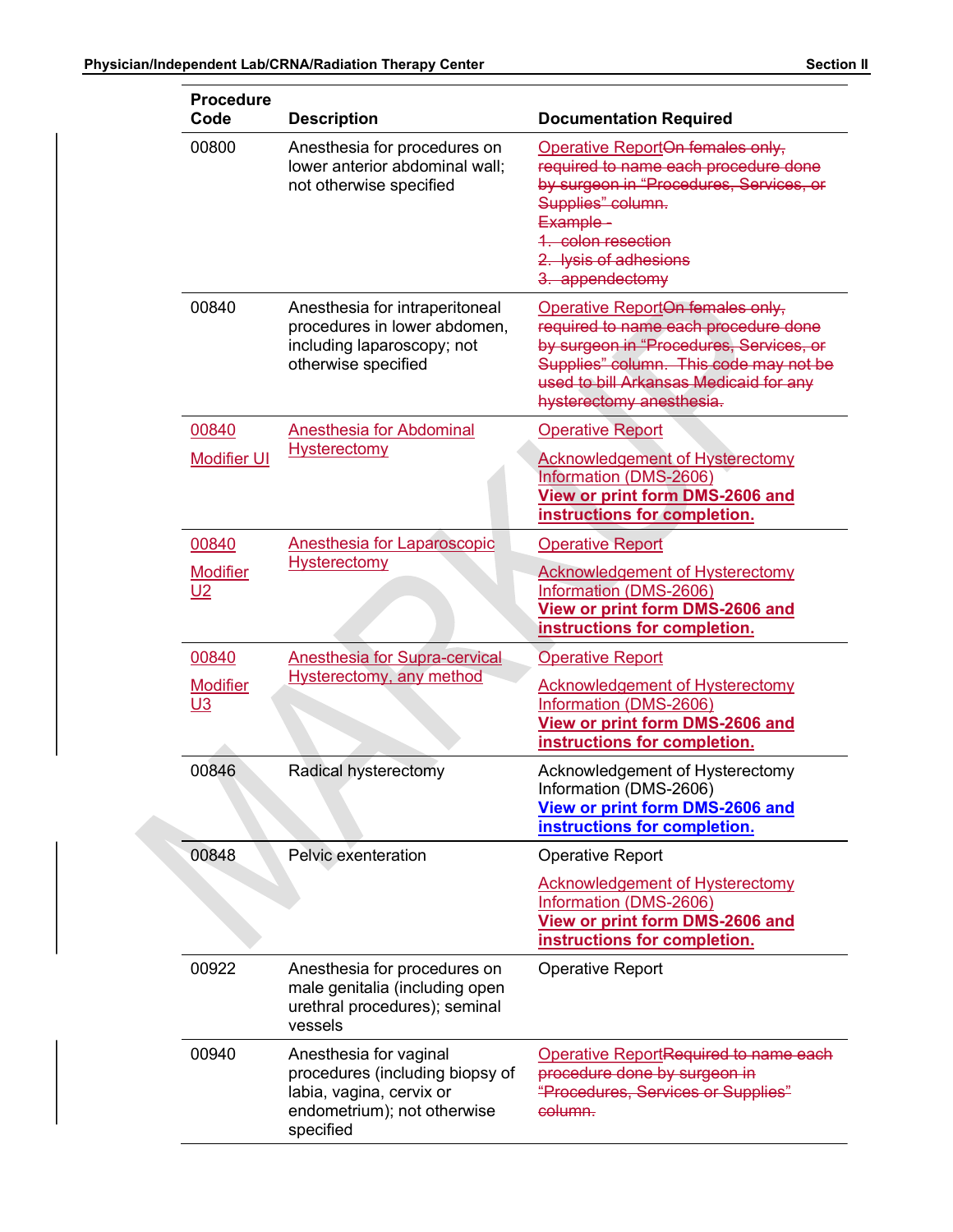| Section |
|---------|
|         |

|  | <b>Procedure</b> | Physician/Independent Lab/CRNA/Radiation Therapy Center                                                                                           | <b>Section II</b>                                                                                                                                                                                                         |  |
|--|------------------|---------------------------------------------------------------------------------------------------------------------------------------------------|---------------------------------------------------------------------------------------------------------------------------------------------------------------------------------------------------------------------------|--|
|  | Code             | <b>Description</b>                                                                                                                                | <b>Documentation Required</b>                                                                                                                                                                                             |  |
|  | 00944            | Vaginal hysterectomy                                                                                                                              | Acknowledgement of Hysterectomy<br>Information (DMS-2606)<br>View or print form DMS-2606 and<br>instructions for completion.                                                                                              |  |
|  | 01962            | Anesthesia for urgent                                                                                                                             | <b>Operative Report</b>                                                                                                                                                                                                   |  |
|  |                  | hysterectomy following delivery                                                                                                                   | Acknowledgement of Hysterectomy<br>Information (DMS-2606)<br>View or print form DMS-2606 and<br>instructions for completion.                                                                                              |  |
|  | 01963            | Anesthesia for cesarean                                                                                                                           | <b>Operative Report</b>                                                                                                                                                                                                   |  |
|  |                  | hysterectomy without labor<br>analgesia/anesthesia care                                                                                           | Acknowledgement of Hysterectomy<br>Information (DMS-2606)<br>View or print form DMS-2606 and<br>instructions for completion.                                                                                              |  |
|  | 01965            | Anesthesia for incomplete or<br>missed abortion procedure                                                                                         | Procedure requires the following ICD<br>diagnosis code (View ICD Codes.). Any<br>other diagnosis billed with this procedure<br>code requires paper billing and<br>documentation to justify the procedure                  |  |
|  | 01966            | Anesthesia for induced                                                                                                                            | <b>Operative Report</b>                                                                                                                                                                                                   |  |
|  |                  | abortions. Use for billing<br>anesthesia services for all<br>elective, induced abortions,<br>including abortions performed<br>for rape or incest. | <b>Certification Statement for Abortion</b><br>(DMS-2698). (See Sections 251.220,<br>261.000, 261.100, 261.200, and 261.260<br>of this manual.) View or print form<br><b>DMS-2698 and instructions for</b><br>completion. |  |
|  | 01999            | <b>Unlisted anesthesia</b><br>procedure(s)                                                                                                        | Procedure Report                                                                                                                                                                                                          |  |

- D. Anesthesiologist/anesthetists may bill procedure code 00170 for any inpatient or outpatient dental surgery using place of service code "2411," "21," "22", or "4424," as appropriate. This code does not require Prior Approval for anesthesia claims.
- E. A maximum of seventeen (17) units of anesthesia are allowed for a vaginal delivery or Cesarean Section. Refer to Anesthesia Guidelines of the CPT book for procedure codes billable for Arkansas Medicaid as the anesthesia for a delivery. The anesthesia service ultimately provided should contain all charges for the anesthesia. No add-on codes are payable.

## 292.446 Time Units 7-1-0710-1-



Time units will be added to the Base Value and the Anesthesia Modifier for all cases at the rate of 1.0 Unit for each 15 minutes or any fraction thereof. Anesthesia time begins when the anesthesiologist begins to prepare the patient for the induction of anesthesia in the operating room or in an equivalent area and ends when the anesthesiologist is no longer in personal attendance, that is, when the patient may be safely placed under post-operative supervision.